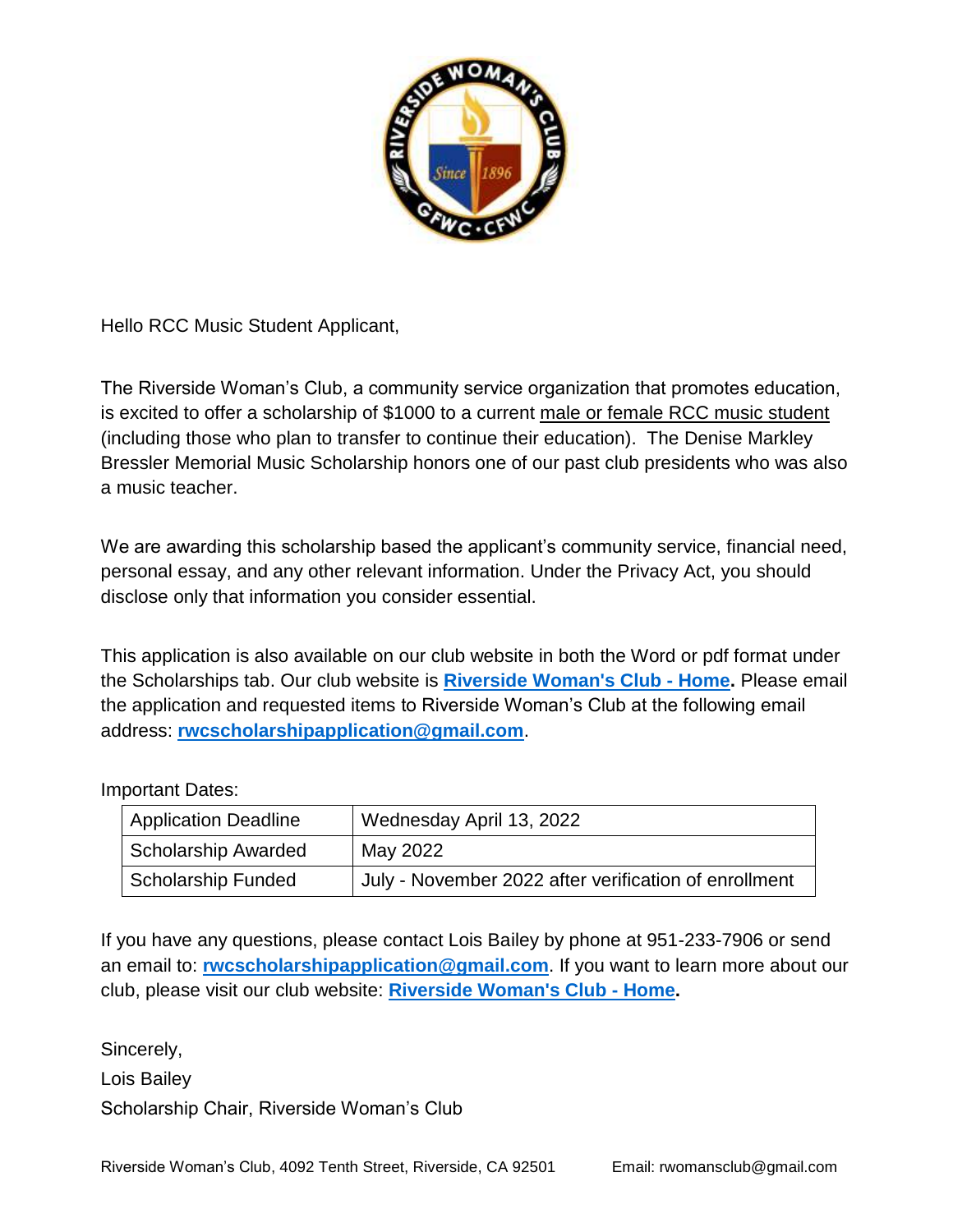# **Riverside Woman's Club – 2022 RCC Music Student Scholarship Application Due on or before Wednesday April 13, 2022**

## **Please complete and email the following information:**

### **1. GENERAL INFORMATION**

| Name:                                        | Phone #: |  |  |
|----------------------------------------------|----------|--|--|
| Mail Address:                                |          |  |  |
| Email Address:                               |          |  |  |
| Personal Email (if used school email above): |          |  |  |
| High School Graduated From:                  |          |  |  |

### **2. ACADEMIC INFORMATION:**

Email a **current unofficial transcript** from RCC.

RCC GPA – overall

#### **3. ACTIVITIES AND AWARDS:**

Complete each list with activities that you participated in during college and/or the last two years of high school. If you have more activities or awards than the table allow space for, just list the top 4.

| RCC Extra-Curricular Activities (clubs, sports, school activities, student government)<br>If none, write "NONE". |                                   |                    |                                       |  |  |
|------------------------------------------------------------------------------------------------------------------|-----------------------------------|--------------------|---------------------------------------|--|--|
| Name of Club/Activity -<br>add brief description if needed                                                       | <b>Positions Held</b><br>(if any) | Hours<br>per month | Years involved<br>$(eg, 2018 - 2019)$ |  |  |
|                                                                                                                  |                                   |                    |                                       |  |  |
|                                                                                                                  |                                   |                    |                                       |  |  |
|                                                                                                                  |                                   |                    |                                       |  |  |
|                                                                                                                  |                                   |                    |                                       |  |  |
|                                                                                                                  |                                   |                    |                                       |  |  |
|                                                                                                                  |                                   |                    |                                       |  |  |
|                                                                                                                  |                                   |                    |                                       |  |  |
|                                                                                                                  |                                   |                    |                                       |  |  |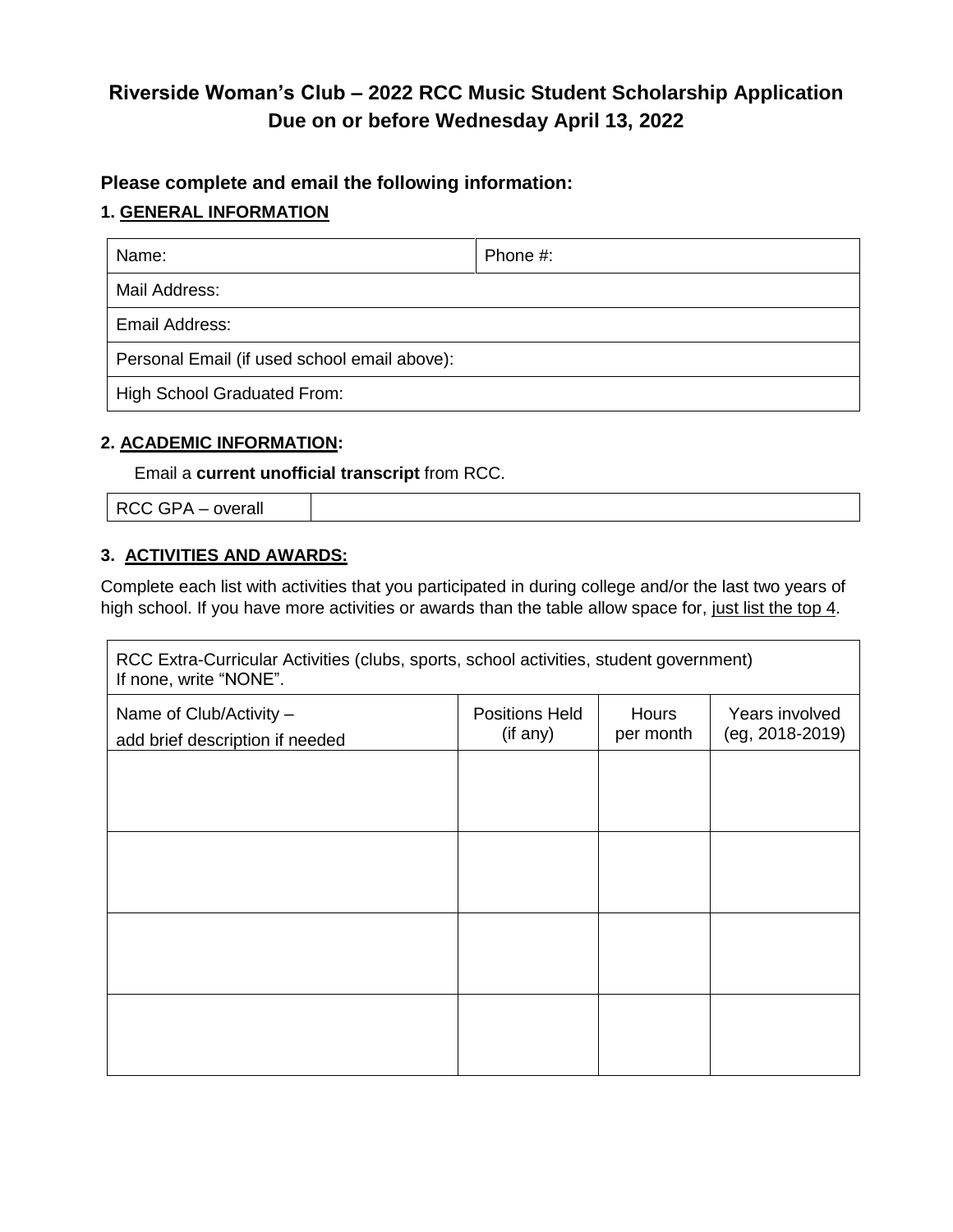## **Riverside Woman's Club – 2022 RCC Music Student Scholarship Application Due on or before Wednesday April 13, 2022**

Community Service Activities - If none, write "NONE". Activities with groups separate from RCC If you have more activities than the table allow space for, just list the top 4.

| Name of Activity -<br>add brief description if needed | <b>Positions Held</b><br>(if any) | Hours<br>per month | Years involved<br>(eg, 2018-2019) |
|-------------------------------------------------------|-----------------------------------|--------------------|-----------------------------------|
|                                                       |                                   |                    |                                   |
|                                                       |                                   |                    |                                   |
|                                                       |                                   |                    |                                   |
|                                                       |                                   |                    |                                   |
|                                                       |                                   |                    |                                   |
|                                                       |                                   |                    |                                   |
|                                                       |                                   |                    |                                   |
|                                                       |                                   |                    |                                   |

| Awards, Honors, or Special Recognitions from college or last two years of HS - list name and<br>describe them. If none, write "NONE". |  |  |  |  |
|---------------------------------------------------------------------------------------------------------------------------------------|--|--|--|--|
|                                                                                                                                       |  |  |  |  |
|                                                                                                                                       |  |  |  |  |
|                                                                                                                                       |  |  |  |  |
|                                                                                                                                       |  |  |  |  |
|                                                                                                                                       |  |  |  |  |
|                                                                                                                                       |  |  |  |  |
|                                                                                                                                       |  |  |  |  |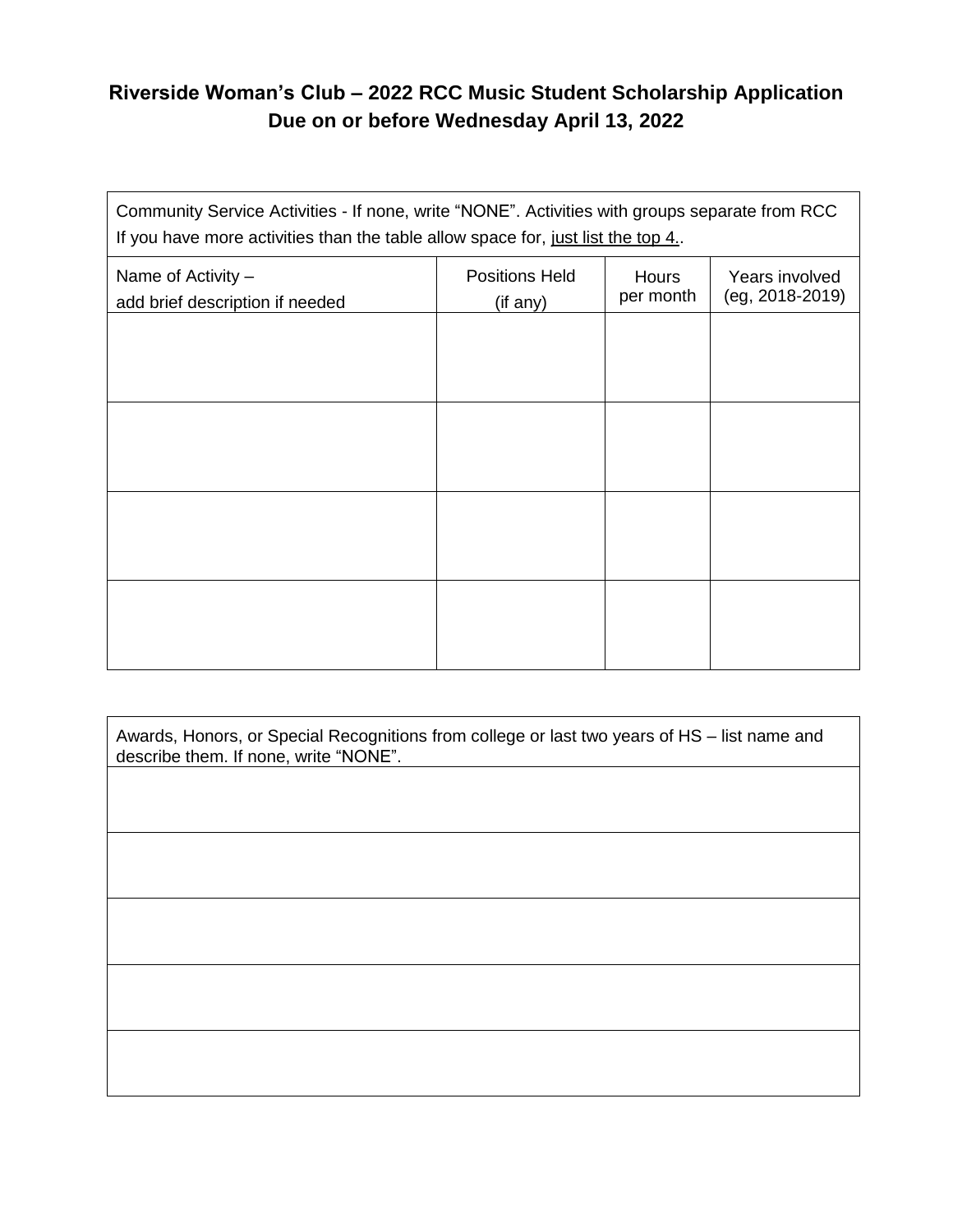## **Riverside Woman's Club – 2022 RCC Music Student Scholarship Application Due on or before Wednesday April 13, 2022**

### **5. FINANCIAL INFORMATION:**

Are your RCC unit enrollment fees being paid by the California College Promise Grant (formally the BOG Fee Waiver)? Yes or No

Describe any specific financial needs you may have:

Describe how you are paying for your education (parents, work, savings):

| List scholarships & grants awarded or you have applied for.<br>If none, write "NONE". | Amount? | <b>Status</b><br>(pending?<br>awarded?) |
|---------------------------------------------------------------------------------------|---------|-----------------------------------------|
|                                                                                       |         |                                         |
|                                                                                       |         |                                         |
|                                                                                       |         |                                         |
|                                                                                       |         |                                         |